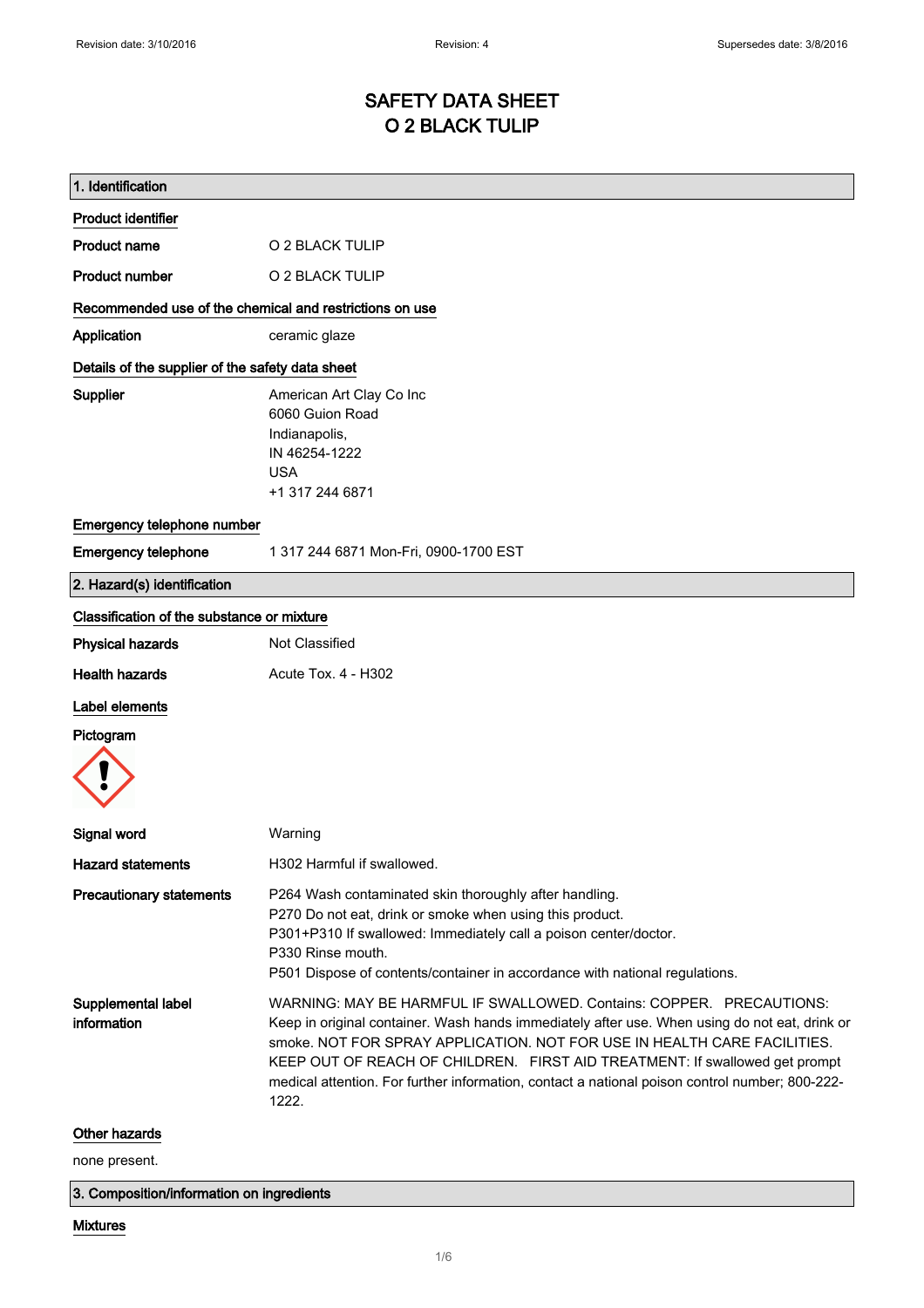| copper carb                                                                        | $1 - 5%$                                                                                                                                                                                                                                                                                                    |  |  |
|------------------------------------------------------------------------------------|-------------------------------------------------------------------------------------------------------------------------------------------------------------------------------------------------------------------------------------------------------------------------------------------------------------|--|--|
| CAS number: 7492-68-4                                                              |                                                                                                                                                                                                                                                                                                             |  |  |
| Classification<br>Skin Irrit. 2 - H315<br>Eye Irrit. 2A - H319<br>STOT SE 3 - H335 |                                                                                                                                                                                                                                                                                                             |  |  |
|                                                                                    | The Full Text for all Hazard Statements are Displayed in Section 16.                                                                                                                                                                                                                                        |  |  |
| <b>Composition comments</b>                                                        | Only ingredients listed above are notifiable for this product. If none are shown then all<br>ingredients are exempt.,                                                                                                                                                                                       |  |  |
| 4. First-aid measures                                                              |                                                                                                                                                                                                                                                                                                             |  |  |
| Description of first aid measures                                                  |                                                                                                                                                                                                                                                                                                             |  |  |
| <b>Inhalation</b>                                                                  | Unlikely route of exposure as the product does not contain volatile substances.                                                                                                                                                                                                                             |  |  |
| Ingestion                                                                          | Do not induce vomiting. Rinse mouth thoroughly with water. Give a few small glasses of water<br>or milk to drink. Get medical attention if any discomfort continues.                                                                                                                                        |  |  |
| <b>Skin Contact</b>                                                                | Wash skin thoroughly with soap and water.                                                                                                                                                                                                                                                                   |  |  |
| Eye contact                                                                        | Rinse with water.                                                                                                                                                                                                                                                                                           |  |  |
|                                                                                    | Most important symptoms and effects, both acute and delayed                                                                                                                                                                                                                                                 |  |  |
| <b>Inhalation</b>                                                                  | Read Section 2 for any specific precautions associated with this product. In general, breathing<br>any type of dust/mist can and may aggravate irritation of the throat and lungs.                                                                                                                          |  |  |
| Ingestion                                                                          | Read Section 2 for any specific precautions associated with the use of this product. Products<br>with specific warnings about ingestion will give guidance there.                                                                                                                                           |  |  |
| <b>Skin contact</b>                                                                | Read Section 2 for any specific precautions associated with the use of this product. In general<br>most ceramic glazes, clays and special products will tend to have a drying effect on the skin<br>and may cause some sensitivity to users with sensitive skin.                                            |  |  |
| Eye contact                                                                        | Read Section 2 for any specific precautions associated with the use of this product. In general<br>most ceramic and special products contain materials that maybe abrasive to eyes. Keeping<br>materials from contacting the eyes is prudent. If contact does occur, flush with clean water, do<br>not rub. |  |  |
|                                                                                    | Indication of immediate medical attention and special treatment needed                                                                                                                                                                                                                                      |  |  |
| Notes for the doctor                                                               | Treat symptomatically.                                                                                                                                                                                                                                                                                      |  |  |
| 5. Fire-fighting measures                                                          |                                                                                                                                                                                                                                                                                                             |  |  |
| <b>Extinguishing media</b>                                                         |                                                                                                                                                                                                                                                                                                             |  |  |
| Suitable extinguishing media                                                       | Use fire-extinguishing media suitable for the surrounding fire.                                                                                                                                                                                                                                             |  |  |
| Special hazards arising from the substance or mixture                              |                                                                                                                                                                                                                                                                                                             |  |  |
| Specific hazards                                                                   | The product is not believed to present a hazard due to its physical nature.                                                                                                                                                                                                                                 |  |  |
| <b>Advice for firefighters</b>                                                     |                                                                                                                                                                                                                                                                                                             |  |  |
| Special protective equipment<br>for firefighters                                   | Use protective equipment appropriate for surrounding materials.                                                                                                                                                                                                                                             |  |  |
| 6. Accidental release measures                                                     |                                                                                                                                                                                                                                                                                                             |  |  |
|                                                                                    | Personal precautions, protective equipment and emergency procedures                                                                                                                                                                                                                                         |  |  |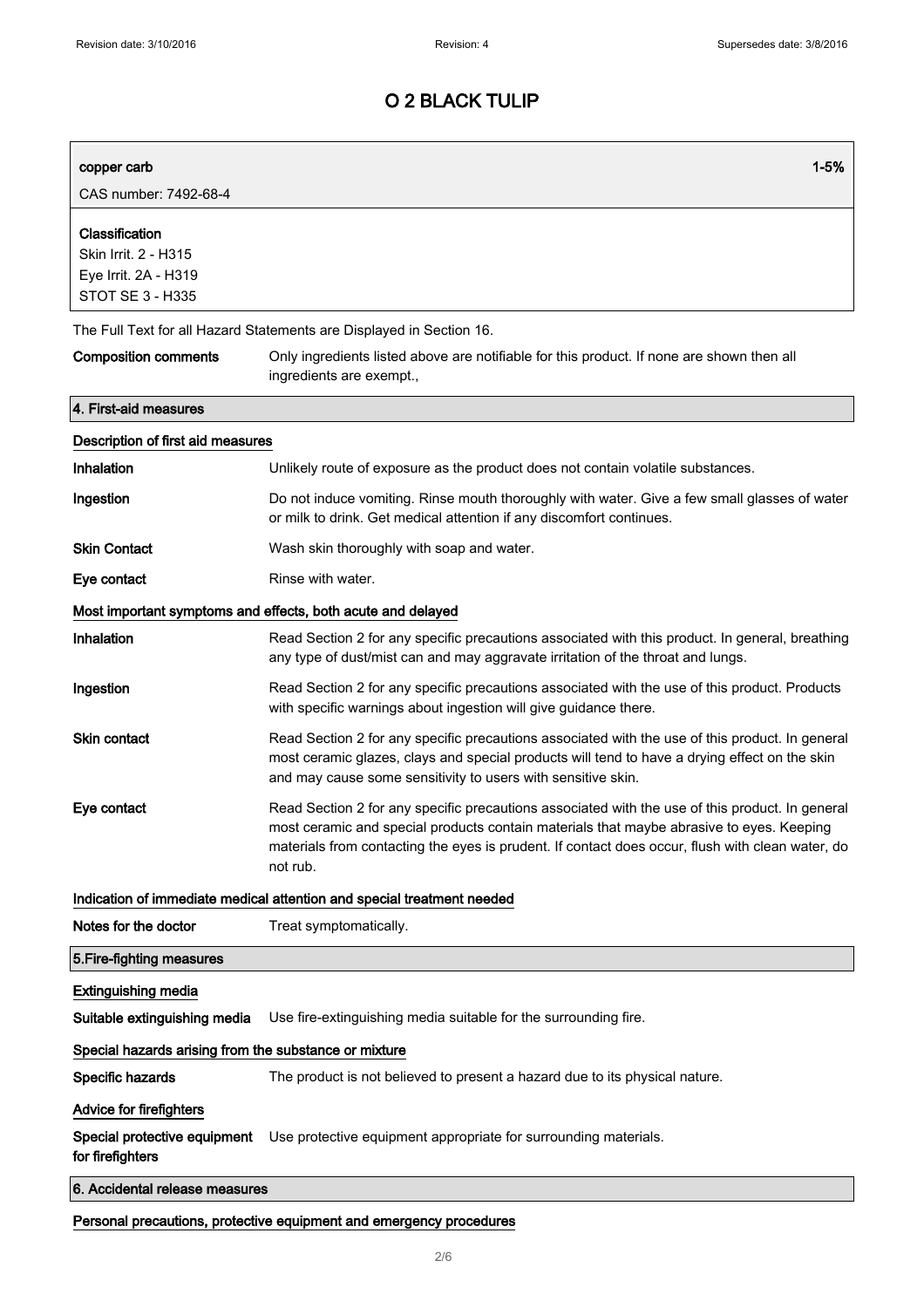| <b>Personal precautions</b>                                  | For personal protection, see Section 8.                                                                                                                                                                                                            |  |  |
|--------------------------------------------------------------|----------------------------------------------------------------------------------------------------------------------------------------------------------------------------------------------------------------------------------------------------|--|--|
| <b>Environmental precautions</b>                             |                                                                                                                                                                                                                                                    |  |  |
| <b>Environmental precautions</b>                             | Please read Section 2 completely. If any environmental warnings such as; H411 or H412 are<br>listed in Section 2, please use appropriate procedures when disposing of product and<br>container. Do not put materials into waterways or sewers.     |  |  |
| Methods and material for containment and cleaning up         |                                                                                                                                                                                                                                                    |  |  |
| Methods for cleaning up                                      | Collect spillage for reclamation or absorb in vermiculite, dry sand or similar material.                                                                                                                                                           |  |  |
| Reference to other sections                                  | For waste disposal, see Section 13. For personal protection, see Section 8.                                                                                                                                                                        |  |  |
| 7. Handling and storage                                      |                                                                                                                                                                                                                                                    |  |  |
| Precautions for safe handling                                |                                                                                                                                                                                                                                                    |  |  |
| Usage precautions                                            | Read label before use. Do not eat, drink or smoke when using this product. Good personal<br>hygiene procedures should be implemented. Wash hands and any other contaminated areas<br>of the body with soap and water before leaving the work site. |  |  |
| Conditions for safe storage, including any incompatibilities |                                                                                                                                                                                                                                                    |  |  |
| <b>Storage precautions</b>                                   | Store in tightly-closed, original container in a dry and cool place.                                                                                                                                                                               |  |  |
| Specific end uses(s)                                         |                                                                                                                                                                                                                                                    |  |  |
| Specific end use(s)                                          | The identified uses for this product are detailed in Section 1.2.                                                                                                                                                                                  |  |  |
|                                                              | 8. Exposure Controls/personal protection                                                                                                                                                                                                           |  |  |
| Ingredient comments                                          | Only ingredients listed n Section 3 are notifiable for this product. If none are shown then all<br>ingredients are exempt.                                                                                                                         |  |  |
| <b>Exposure controls</b>                                     |                                                                                                                                                                                                                                                    |  |  |
| Appropriate engineering<br>controls                          | No specific ventilations requirements unless the "FAN" pictogram is shown above or specified<br>in Section 2.                                                                                                                                      |  |  |
| Eye/face protection                                          | No specific eye protection required unless the "EYE PROTECTION" pictogram is shown<br>above or specified in Section 2.                                                                                                                             |  |  |
| Hand protection                                              | No specific hand protection required unless the "HAND PROTECTION" pictogram is shown<br>above or specified in Section 2.                                                                                                                           |  |  |
| Hygiene measures                                             | Using good personal hygiene practices is always appropriate. Keeping a clean work space,<br>cleaning up properly when done, and not eating, drinking or smoking when using this product.                                                           |  |  |
| <b>Respiratory protection</b>                                | No specific respiratory protection required unless the "RESPIRATOR" pictogram is shown<br>above or specified in Section 2. Using the appropriate certified protection for the operation is<br>important if required.                               |  |  |
| 9. Physical and Chemical Properties                          |                                                                                                                                                                                                                                                    |  |  |

| Information on basic physical and chemical properties |  |  |  |
|-------------------------------------------------------|--|--|--|
|                                                       |  |  |  |

| Appearance     | Colored liquid.           |
|----------------|---------------------------|
| Color          | Various colors.           |
| Odor           | Almost odorless.          |
| Odor threshold | No information available. |
| рH             | 6-8                       |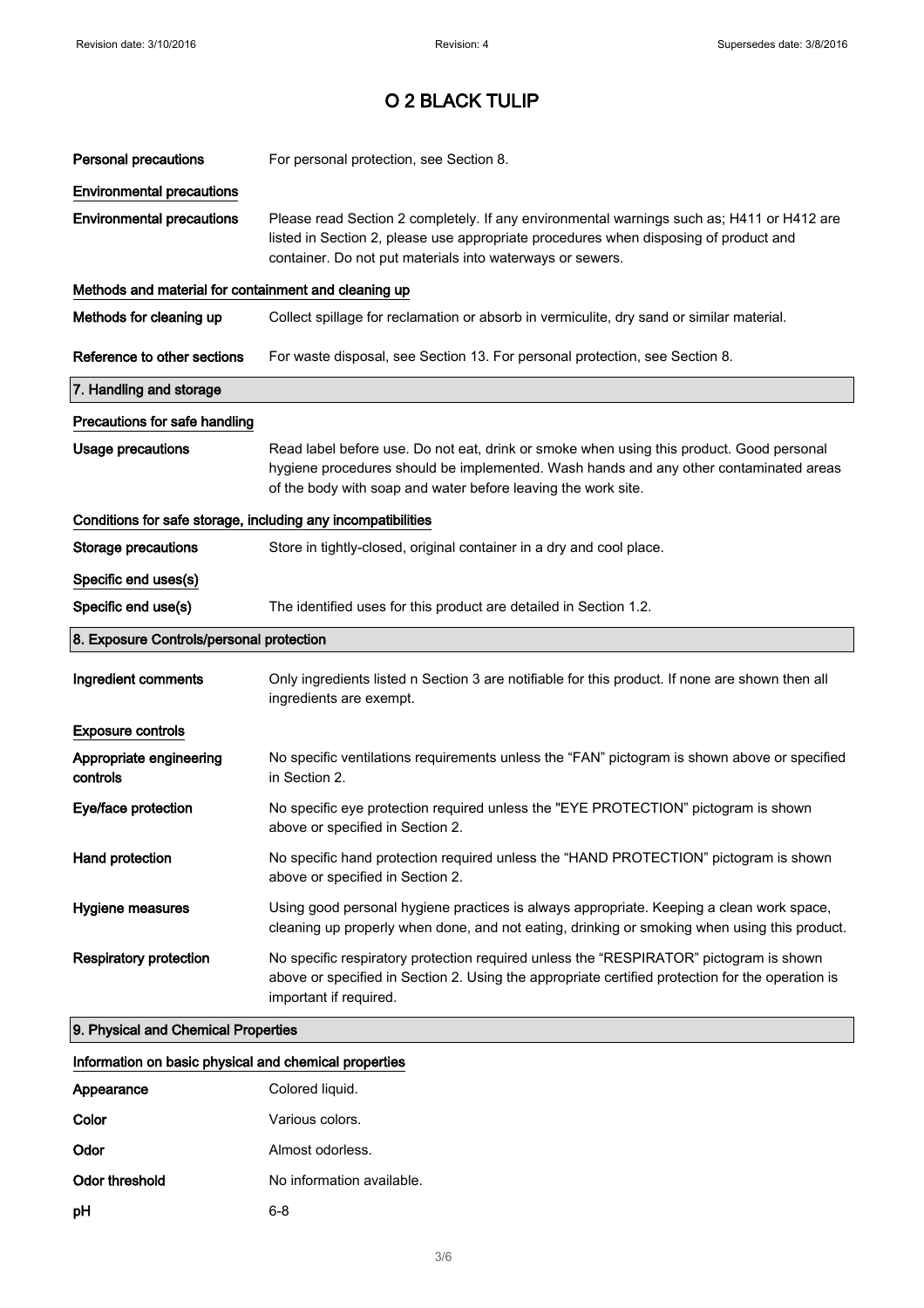| <b>Melting point</b>                            | No information available.                                                                                                  |
|-------------------------------------------------|----------------------------------------------------------------------------------------------------------------------------|
| Initial boiling point and range                 | No information available.                                                                                                  |
| Flash point                                     | No information available.                                                                                                  |
| <b>Evaporation rate</b>                         | No information available.                                                                                                  |
| Flammability (solid, gas)                       | No information available.                                                                                                  |
| Upper/lower flammability or<br>explosive limits | No information available.                                                                                                  |
| Vapour pressure                                 | No information available.                                                                                                  |
| <b>Relative density</b>                         | Greater than 1.0                                                                                                           |
| Solubility(ies)                                 | Not applicable.                                                                                                            |
| <b>Partition coefficient</b>                    | No information available.                                                                                                  |
| Auto-ignition temperature                       | Not applicable.                                                                                                            |
| <b>Decomposition Temperature</b>                | No information available.                                                                                                  |
| <b>Viscosity</b>                                | No information available.                                                                                                  |
| <b>Explosive properties</b>                     | none                                                                                                                       |
| <b>Oxidising properties</b>                     | none                                                                                                                       |
| Other information                               | Not applicable.                                                                                                            |
| 10. Stability and reactivity                    |                                                                                                                            |
|                                                 |                                                                                                                            |
| Reactivity                                      | There are no known reactivity hazards associated with this product.                                                        |
| <b>Stability</b>                                | No particular stability concerns.                                                                                          |
| Possibility of hazardous<br>reactions           | None known.                                                                                                                |
| <b>Conditions to avoid</b>                      | None known.                                                                                                                |
| Materials to avoid                              | None known.                                                                                                                |
| Hazardous decomposition<br>products             | None known.                                                                                                                |
| 11. Toxicological information                   |                                                                                                                            |
| Information on toxicological effects            |                                                                                                                            |
| <b>Toxicological effects</b>                    | Please read Section 2 thoroughly to understand the toxicological risks, (if any) and<br>precautions for safe use (if any). |
| Acute toxicity - oral<br>ATE oral (mg/kg)       | 500.0                                                                                                                      |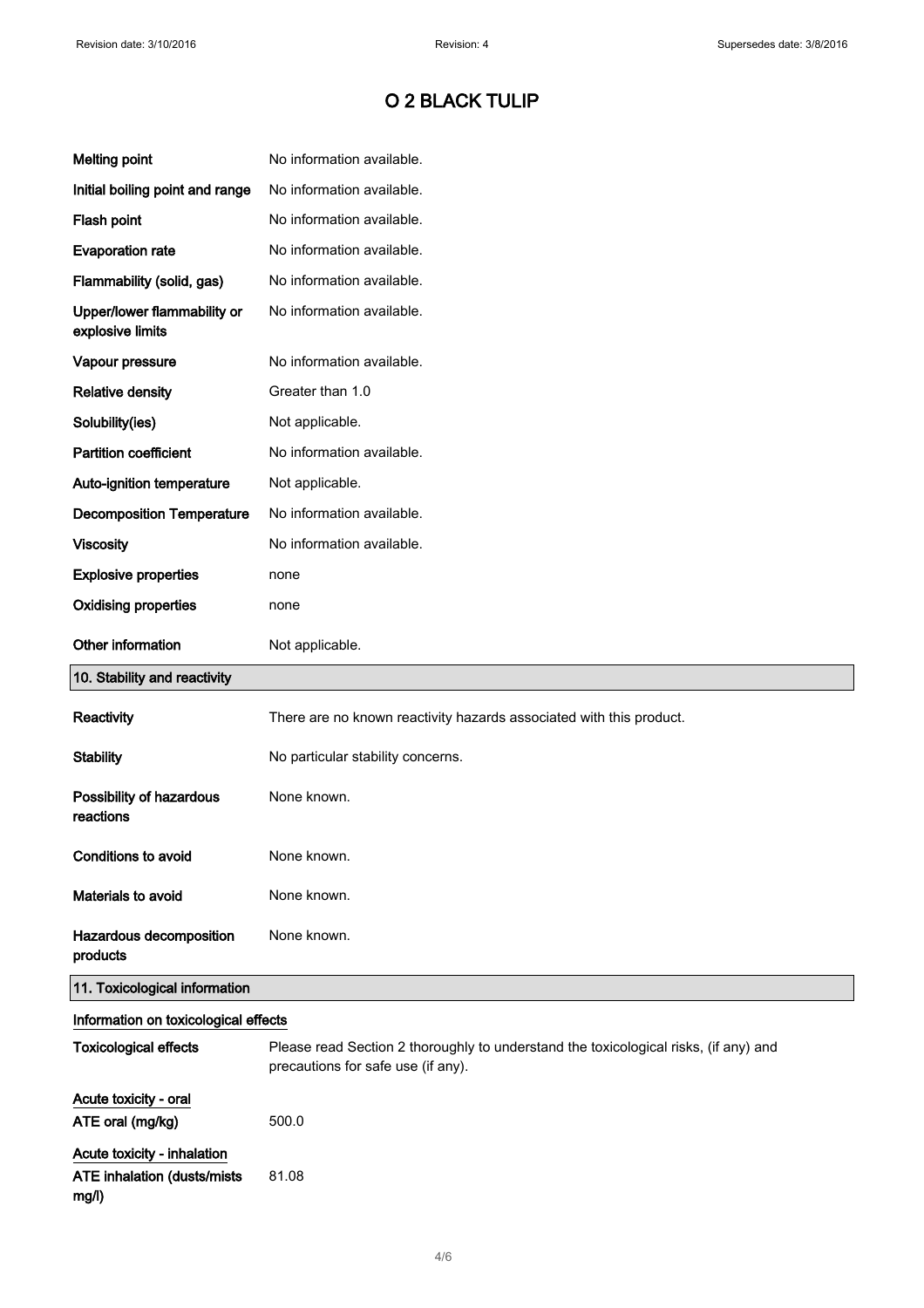| Skin corrosion/irritation                |                                                                                                                                                                                                                                                |
|------------------------------------------|------------------------------------------------------------------------------------------------------------------------------------------------------------------------------------------------------------------------------------------------|
| Skin sensitization<br>Skin sensitisation | Based on available data the classification criteria are not met.                                                                                                                                                                               |
|                                          |                                                                                                                                                                                                                                                |
| Eye contact                              | May cause temporary eye irritation.                                                                                                                                                                                                            |
| 12. Ecological Information               |                                                                                                                                                                                                                                                |
| Ecotoxicity                              | Please read Section 2 completely. If any environmental warnings such as; H411 or H412 are<br>listed in Section 2, please use appropriate procedures when disposing of product and<br>container. Do not put materials into waterways or sewers. |
| <b>Toxicity</b>                          |                                                                                                                                                                                                                                                |
| <b>Toxicity</b>                          | Please read Section 2 completely. If any environmental warnings such as; H411 or H412 are<br>listed in Section 2, please use appropriate procedures when disposing of product and<br>container. Do not put materials into waterways or sewers. |
| Persistence and degradability            |                                                                                                                                                                                                                                                |
| Persistence and degradability            | No data available.                                                                                                                                                                                                                             |
| Biodegradation                           | Not inherently biodegradable.                                                                                                                                                                                                                  |
| <b>Bioaccumulative potential</b>         |                                                                                                                                                                                                                                                |
| <b>Partition coefficient</b>             | No information available.                                                                                                                                                                                                                      |
| Mobility in soil                         |                                                                                                                                                                                                                                                |
| <b>Mobility</b>                          | Semi-mobile.                                                                                                                                                                                                                                   |
| Results of PBT and vPvB assessment       |                                                                                                                                                                                                                                                |
| Results of PBT and vPvB<br>assessment    | This product does not contain any substances classified as PBT or vPvB.                                                                                                                                                                        |
| Other adverse effects                    |                                                                                                                                                                                                                                                |
|                                          |                                                                                                                                                                                                                                                |
| Other adverse effects                    | None known.                                                                                                                                                                                                                                    |
| 13. Disposal considerations              |                                                                                                                                                                                                                                                |
| Waste treatment methods                  |                                                                                                                                                                                                                                                |
| <b>General information</b>               | Dispose of waste product or used containers in accordance with local regulations When<br>handling waste, the safety precautions applying to handling of the product should be<br>considered.                                                   |
| 14. Transport information                |                                                                                                                                                                                                                                                |
| General                                  | The product is not covered by international regulations on the transport of dangerous goods<br>(IMDG, IATA, DoT).                                                                                                                              |
| <b>UN Number</b>                         |                                                                                                                                                                                                                                                |
| Not applicable.                          |                                                                                                                                                                                                                                                |
| UN proper shipping name                  |                                                                                                                                                                                                                                                |
| Not applicable.                          |                                                                                                                                                                                                                                                |
| Transport hazard class(es)               |                                                                                                                                                                                                                                                |